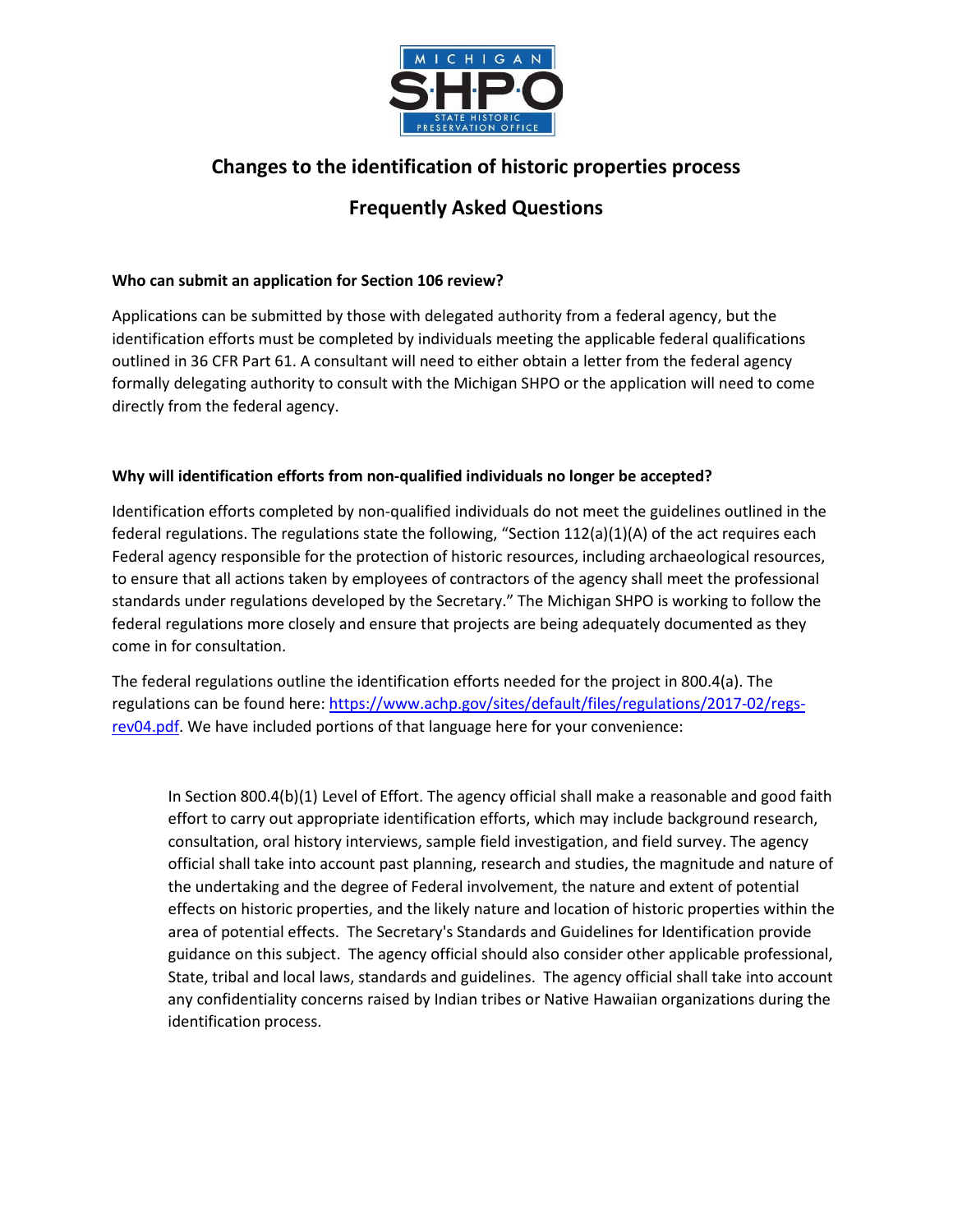In Section 800.11(a) Adequacy of documentation. The agency official shall ensure that a determination, finding, or agreement under the procedures in this subpart is supported by sufficient documentation to enable any reviewing parties to understand its basis.

#### **What are the benefits of this change?**

The benefits of submitting adequate documentation up front include more efficient reviews and consultation as well as providing better data to the SHPO database which over time will speed reviews and provide consultants and federal agencies with more accurate information regarding previously recorded archaeological and architectural sites and surveys.

#### **What are the federal qualifications and how do I find someone who meets those?**

The federal qualifications are those used by the National Park Service and published in the Code of Federal Regulations, 36 CFR Part 61; they define the minimum education and experience required to perform identification, evaluation, registration, and treatment activities. Theses qualifications can be found on the NPS website: [https://www.nps.gov/history/local-law/arch\\_stnds\\_9.htm](https://www.nps.gov/history/local-law/arch_stnds_9.htm)

The Michigan State Historic Preservation Office does not permit or license consultants; thi[s Consultants](https://www.miplace.org/490db0/globalassets/documents/shpo/programs-and-services/archaeology/archaeology-in-michigan/archaeologist-historian-and-architectural-historian-consultant-list.pdf.pdf)  [List](https://www.miplace.org/490db0/globalassets/documents/shpo/programs-and-services/archaeology/archaeology-in-michigan/archaeologist-historian-and-architectural-historian-consultant-list.pdf.pdf) is provided as a courtesy. The individuals in this list have provided documentation to the state Historic Preservation Office that they meet the minimum federal professional qualifications set forth in 36 CFR Part 61. Inclusion in this list does NOT constitute endorsement by the State Historic Preservation Office, Michigan Economic Development Corporation or the Michigan Strategic Fund, nor does it guarantee that any work product carried out by persons on the list will necessarily meet federal and state requirements. Before engaging the services of any consultant, it is always advisable to contact references named by the consultant -- especially those people for whom a consultant has worked. Inquiring about the nature of the project and the quality and timeliness of the work performed and prior experience with Section 106 consultation may provide an indication of a consultant's ability to successfully complete your project.

## **I am working on a project for the Department of Housing and Urban Development (HUD) where there is no formal delegation of authority, will my application be returned?**

For HUD Part 58 funding, the delegation of authority is found in 24 CFR Part 58.4 Assumption authority. Responsible entities assume responsibility for environmental review, decision-making, and action that would otherwise apply to HUD under National Environmental Policy Act (NEPA) and other environmental laws including the National Historic Preservation Act (NHPA). Indicate that your project is receiving Part 58 funding on the application in place of the formal delegation letter.

For HUD Part 50 funding, HUD retains responsibility and a formal letter of delegation is necessary for review.